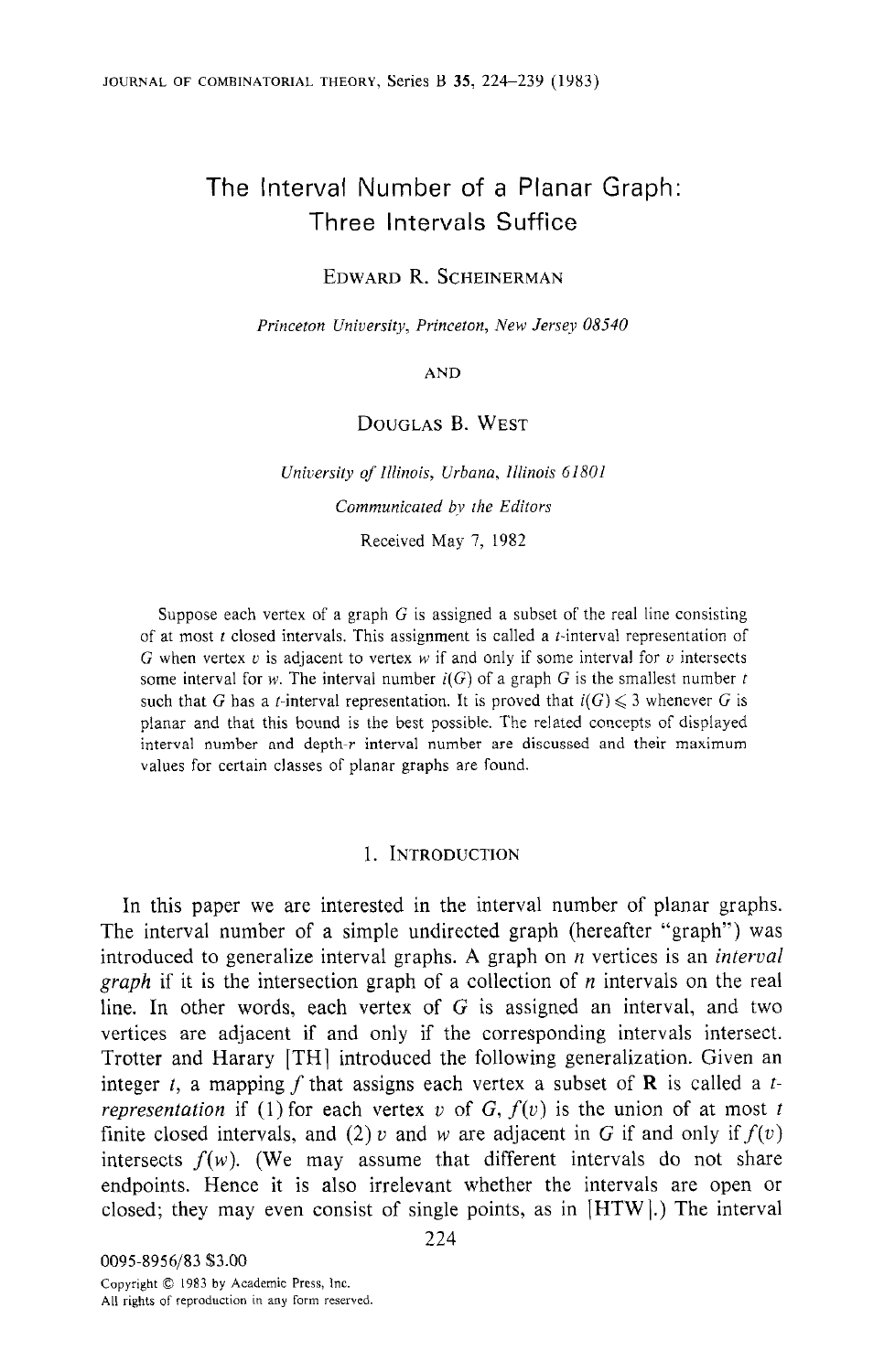number of G, denoted  $i(G)$ , is the smallest integer t such that G has a trepresentation. Interval graphs are those with  $i(G) \leq 1$ . Bounds on  $i(G)$  in terms of other parameters appear in [HT, HTW, G, GW, and TH]. Recently, West and Shmoys [WS] showed that for a fixed value of  $t \ge 2$  it is NPcomplete to determine whether  $i(G) \leq t$ .

Several authors have remarked that interval graphs and interval numbers are useful in scheduling and allocation problems. Here we describe only an application where "multiple-interval" graphs may turn out to be more appropriate than interval graphs. Benzer [B] used interval graphs to model the linear arrangement of nucleotides in genes encoded in DNA. DNA is a linear molecule composed of a sequence of sub-units, each of which is one of four possible nucleotide combinations. For many years biologists thought that the sequence of nucleotides encoding a given gene appear in a single unbroken sequence, covering a single "interval" on the chain of nucleotides. Recently, Chambon [C] and others showed that many genes are not represented as single unbroken sequences but rather as a collection of unbroken sequences on the DNA strand. This is analogous to a family of intervals on the real line. Thus, interval numbers may be a useful tool for studying the structure of genes. Perhaps some upper bound can be given on the number of intervals used for each gene, in which case interval numbers could be used to test gene compositions.

Restricting our attention to planar graphs, our primary concern in this paper is to prove

THEOREM 1. If G is a planar graph, then  $i(G) \leq 3$ , and this is the best possible bound.

In Section 2 we discuss the related notion of displayed interval number, introduced by Trotter and Harary [TH]. A *displayed t-representation f* of a graph G is one in which for every vertex  $v$  in G there is some open interval in  $f(v)$  that belongs to no other  $f(w)$ . The *displayed interval number*  $\hat{i}(G)$  is the smallest  $t$  for which  $G$  has a displayed  $t$ -representation.

In Section 3 we use the relationship between  $\hat{i}$  and  $\hat{i}$  to obtain planar graphs with  $i(G) = 3$ . In Section 4 we show that three intervals always suffice. When the question of determining the interval number of planar graphs first arose, Trotter noted that the existence of a vertex with degree at most 5 immediately gives an inductive upper bound of 6 on the displayed interval number of planar graphs. Subsequently, Saks, Trotter, and the present authors independently gave short proofs that planar graphs have interval number at most four. (Theorem 4 in Section 5 is a stronger result, also with a short proof.) The simplest proof is that of Trotter. He noted that also with a short proof, fine simplest proof is that or frotter, are more that ine mierval number of a graph is at most one more than its arboricity, which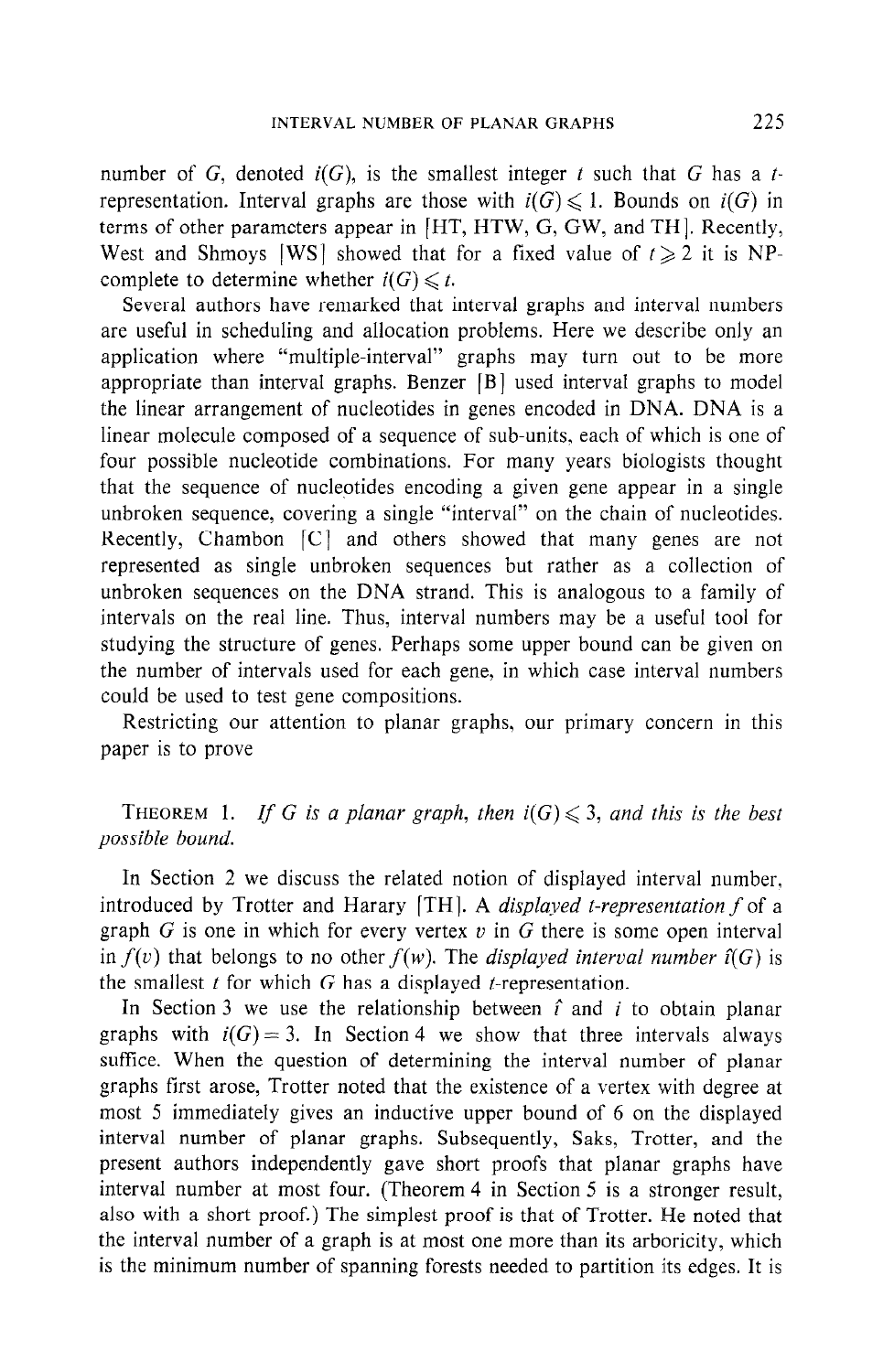known that the arboricity is at most two for triangle-free planar graphs or for outerplanar graphs, and at most three for any planar graph. Thus, arbitrary planar graphs have  $i(G) \leq 4$ , and triangle-free planar graphs have  $i(G) \leq 3$ . Hence, the main content of this paper is to reduce the upper bound for arbitrary planar graphs from four to three and to construct triangle-free planar graphs with  $i(G) = 3$ .

Section 5 contains results on the depth- $r$  interval numbers for planar graphs.

### 2. DISPLAYED REPRESENTATIONS

Given a *t*-representation  $f(G)$ , a *displayed interval* for v is an interval in  $f(v)$  containing an open interval intersecting no other  $f(w)$ . So, a trepresentation is displayed if every vertex has a displayed interval. Displayed representations are useful because they behave well in induction proofs, since intervals for new vertices can be placed within their neighbors' displayed intervals to obtain new representations. Many optimal upper bound results for  $i(G)$  use this technique (see [GW, G, HT, HTW, TH]); we will use it also. Its application rests on several straightforward remarks.

LEMMA 1.  $i(G) \leq \hat{i}(G) \leq i(G) + 1$ .

*Proof.* Any displayed *t*-representation is a *t*-representation, and any  $i(G)$ representation is made displayed by adding one displayed interval for each vertex.  $\blacksquare$ 

LEMMA 2. Let G be a graph with n vertices  $\{v_i\}$ . Let  $G^+$  be the graph obtained by adding n vertices  $\{w_i\}$  and the n edges  $(v_i, w_i)$ . Then  $\hat{i}(G) = i(G^+).$ 

*Proof. t*-Representations of  $G^+$  and displayed *t*-representations of G can be transformed into one another simply by deleting or adding intervals for  $\{w_i\}$ .

THEOREM 2. If G is a family of graphs such that  $G \in \mathbf{G}$  implies  $G^+ \in \mathbf{G}$ , then

$$
\sup_{G \in \mathbf{G}} i(G) = \sup_{G \in \mathbf{G}} \hat{i}(G).
$$

*Proof.* Immediate from Lemmas 1 and 2.

 $\sum_{i=1}^{n}$  is planar, then clearly  $\sum_{i=1}^{n}$  is also planar. We will prove the following  $\mu$  or  $\mu$  is planar, then clearly of  $\mu$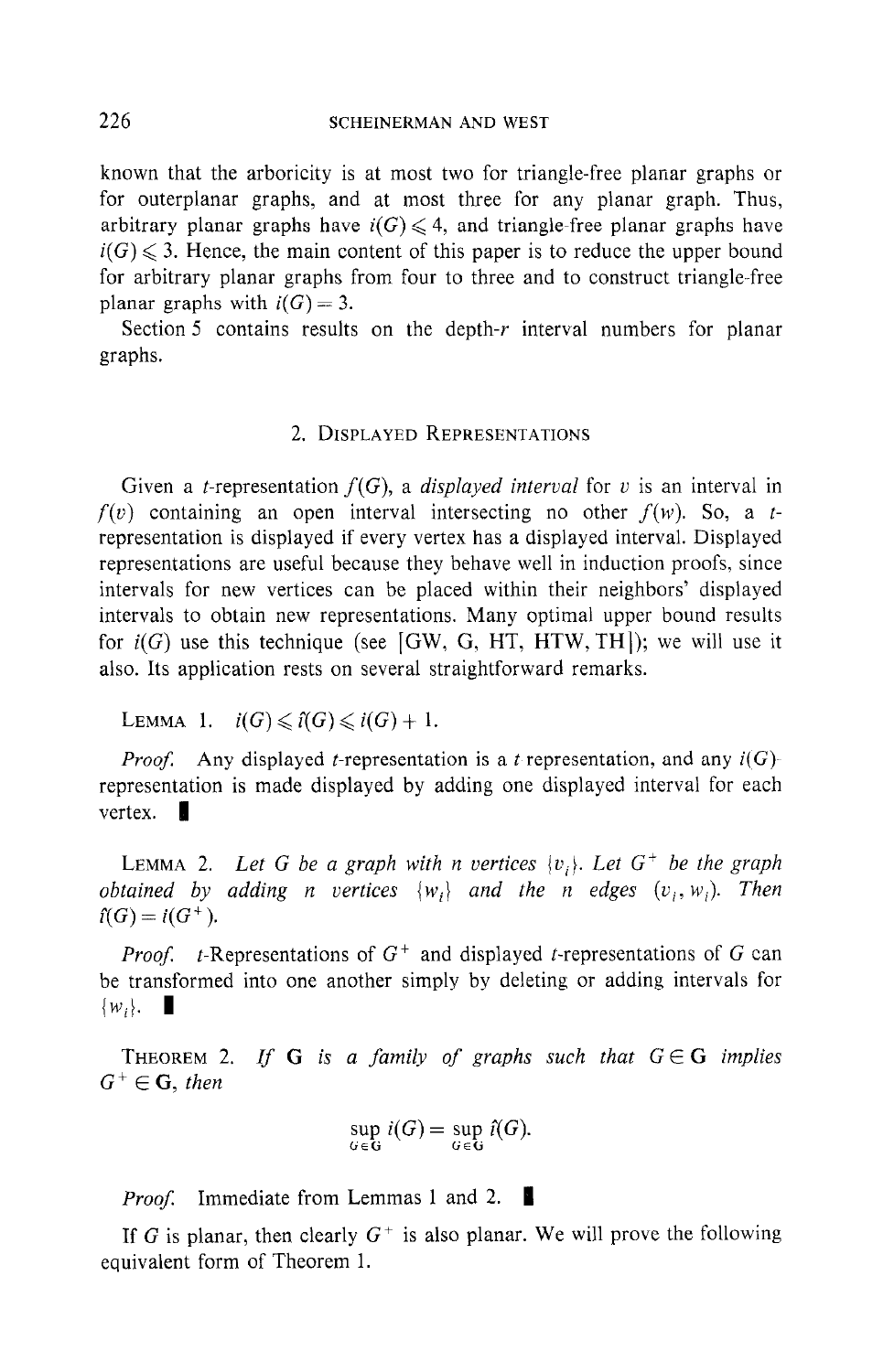THEOREM 1'. If G is planar, then  $\hat{I}(G) \leq 3$ , and this is the best possible bound.

### 3. PLANAR GRAPHS WITH INTERVAL NUMBER 3

In this section we demonstrate that  $\hat{i}(K_{2,9}) = 3$ ; we believe  $K_{2,9}$  is the smallest such planar graph. For this we discuss two phenomena that reduce the number of edges representable in a given representation. These are of more interest than  $K_{2,9}$  itself, because they may lead to a characterization of the planar graphs with  $i(G) = 3$ . Also, the first is used in the upper bound proof in Section 4.

Fix a *t*-representation f for a graph G. We say that a vertex  $v$  has a *broken* end in f whenever some endpoint of an interval in  $f(v)$  belongs to no other interval of f. If  $f(v)$  consists of fewer than t intervals, adding the missing ones in an unused portion of the real line would add two broken ends for each additional interval. Hence the "effective" number of broken ends for v is  $b(v) = j + 2(t - s)$ , where j is the number of actual broken ends in  $f(v)$ , and  $f(v)$  consists of s disjoint intervals. Let  $b^* = \Sigma b(v)$ .

Suppose that vertices v and w are adjacent in G, so that  $f(v)$  and  $f(w)$ must meet. This may happen in more than one place, making the representation "redundant." Let the *redundancy* of  $v$ , denoted  $r(v)$ , be the number of extra times intervals for v meet other intervals. Then  $r(v) = k(v) - d(v)$ , where  $k(v)$  is the total number of intersections between intervals for v and intervals for other vertices, and  $d(v)$  is the degree of v. Let  $r^* = \Sigma r(v)$ .  $\Sigma k(v)$ counts each intersection twice, so the total number of intersections of intervals in f is  $|E| + \frac{1}{2}r^*$ , where E is the edge set of the graph.

Note that  $r^*$  and  $b^*$  must both be even. Whenever an interval for v meets an interval for  $w$ , an interval for  $w$  meets one for  $v$ . Similarly, the broken ends come in pairs that "face each other," except for the leftmost and rightmost, which also form a pair.

A *t*-representation has *depth* 2 if no point on the real line lies in more than 2 intervals. (See also Section 5.) Note that any representation of a trianglefree graph has depth 2. In a depth-2 t-representation, the edges can be counted using the broken ends and redundancy.

 $L = \begin{bmatrix} 1 & 1 & 1 \end{bmatrix}$  $r = \frac{1}{2}$ 

$$
|E|=nt-\frac{b^*+r^*}{2}.
$$

 $P$  and  $P$  any vertex is assigned fewer than the intervals intervals in any vertex in any vertex in any vertex in any vertex in any vertex in any vertex in any vertex in any vertex in any vertex in any vertex in any vert  $I100j$ . If any vertex is assigned lewer than  $I$  intervals, and intervals in an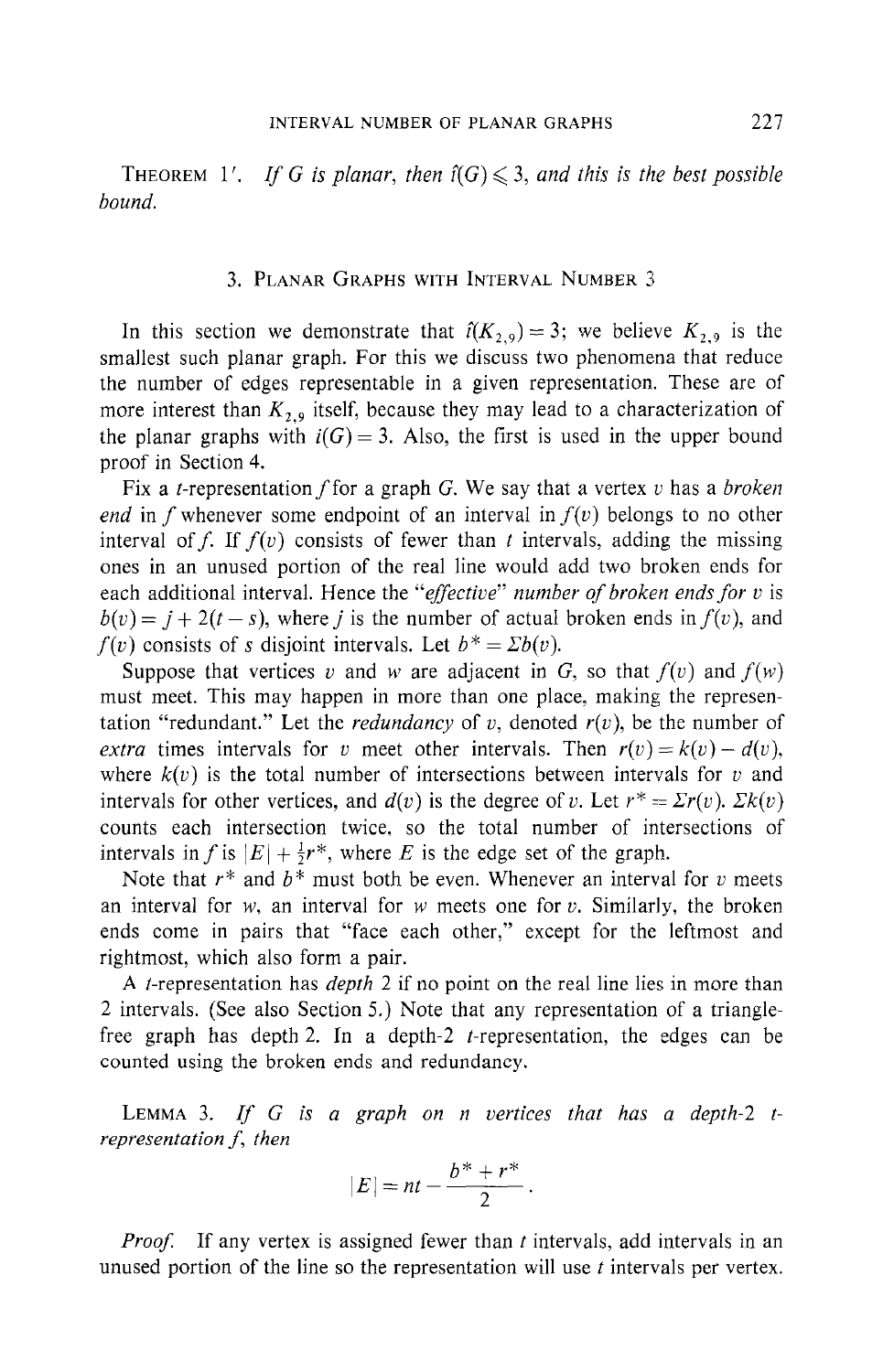This does not change  $b^*$  or  $r^*$ . Let the intervals be  $I_1, ..., I_{n}$ , labeled in increasing order of left endpoints.

Count the total number of intersections among these nt intervals. In a representation with depth 2, each  $I_i$  intersects at most one interval with lower subscript, since each such interval contains the left endpoint of  $I_i$ .  $I_i$ intersects no interval of lower subscript if and only if its left endpoint is a broken end. Since every intersection pairs some interval with one of lower subscript, the number of intersections is  $nt - \frac{1}{2}b^*$ . As remarked above, this also equals  $|E| + \frac{1}{2}r^*$ , so  $|E| = nt - \frac{1}{2}(b^* + r^*)$ .

LEMMA 4. In any t-representation,  $r(v) + b(v) \geq t - d(v)$  for any vertex v. In a displayed t-representation, the inequality must be strict.

*Proof.* Again augment f so that  $f(v)$  consists of t disjoint intervals, without changing  $b(v)$  or  $r(v)$ . Assume that  $r(v) + d(v) \le t$ , since otherwise the claim holds. As before, the number of intersections involving intervals in  $f(v)$  is  $r(v) + d(v)$ . Let  $j = t - d(v) - r(v)$ ; there are at least  $j \ge 0$  intervals for v that intersect no other interval. Hence  $b(v) \geq 2j$ . Since  $r(v) + b(v) \geq 2j$  $(t - d(v) - j) + 2j = t - d(v) + j$ , the desired inequality holds except possibly when  $j = 0$ ,  $b(v) = 0$ , and the representation was required to be displayed. In this case, there are exactly  $t$  intersections between intervals for v and other intervals. If any interval in  $f(v)$  does not intersect another then  $b(v) \ge 2$ . Therefore,  $f(v)$  consists of t disjoint intervals, each of which intersects exactly one other interval. If  $b(v) = 0$ , then each of the intervals in  $f(v)$  is entirely contained within the interval it intersects, and v has no displayed interval.  $\blacksquare$ 

Now we apply these results to  $K_{2,9}$ .

LEMMA 5.  $\hat{\iota}(K_{2,9}) = 3$ .

*Proof.* Assume a displayed 2-representation for  $K_{2,9}$ ; it must have depth 2. Applying Lemma 4 to the 9 vertices of degree 2 yields  $b^* + r^* \ge 9$ . Applying Lemma 3,

$$
18 = |E| = nt - \frac{1}{2}(b^* + r^*) \leq 11 \times 2 - \frac{1}{2} \times 9 = 17.5,
$$

so  $\hat{i}(K_{2,9}) \leq 2$  is impossible. A displayed 3-repressentation of  $K_{2,9}$  is shown in Fig. 1.  $\blacksquare$ 

$$
\frac{7}{4} \frac{3}{4} \frac{9}{4} \frac{4}{2} \frac{2}{8} = \frac{3}{4} \frac{5}{8} \frac{9}{8} \frac{6}{4} \frac{4}{8} = \frac{5}{4} \frac{7}{8} \frac{8}{8} \frac{5}{8} = \frac{7}{8} \frac{1}{8} \frac{2}{8} \frac{8}{8} = \frac{9}{8}
$$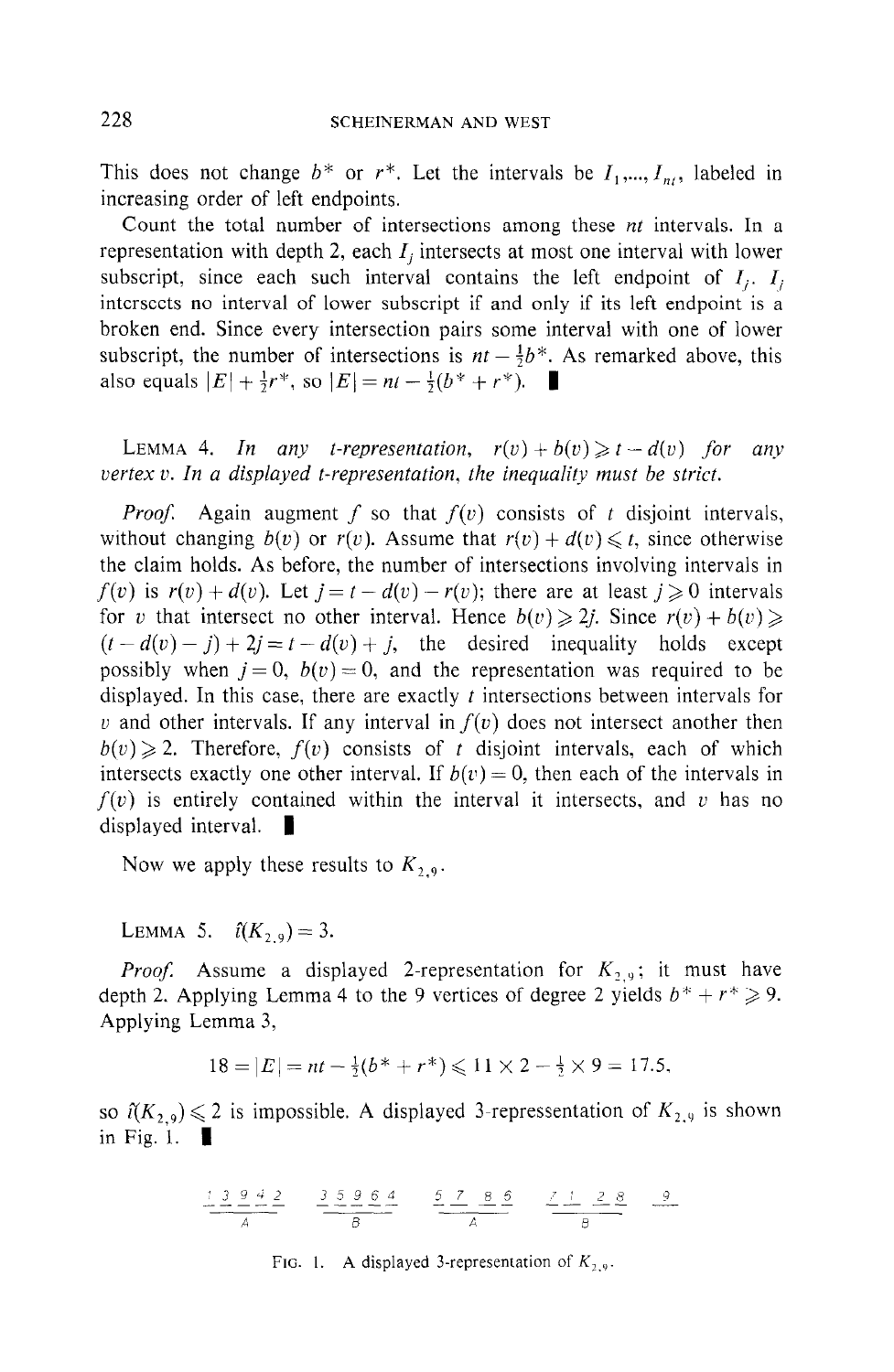### 4. THREE INTERVALS SUFFICE

We will obtain the bound inductively, but the induction requires a much more elaborate hypothesis than simply  $\hat{I}(G) \leq 3$ . This is typical of proofs about displayed interval numbers. The examples we give to motivate the terminology and specifications appearing in the induction hypothesis are in fact cases that arise in the proof, and we will cite them again there.

A plane graph is a particular planar embedding of a planar graph. The vertices on the unbounded face of a plane graph are called external vertices or outervertices; the others are internal vertices or innervertices. An edge between external vertices is called an external edge if it is an edge of the unbounded face; otherwise, it is called a *chord*. The *innerneighbors* or *outer*neighbors of a vertex are its neighbors that are inner- or outervertices. Denote by  $G^0$  the subgraph of G induced by its outervertices. The edges of  $G^0$  are the chords and external edges of G. We use  $x \sim y$  to read "x" neighbors y" or "x is adjacent to y." If  $f(v)$  consists of s disjoint closed intervals, then we say that  $v$  appears  $s$  times in the representation  $f$ .

To perform induction we delete external vertices. Note that the innerneighbors of any external vertex  $v$  are external vertices in the induced subgraph  $G - v$ . If they appear only twice in a representation for  $G - v$ , we can add a third interval for each of them within a displayed interval for v. Accordingly, we will construct a 3-representation of each plane graph in which each external vertex appears at most twice.

This does not yet represent  $G$  since  $v$  also has outerneighbors, which must not be assigned a third interval. To overcome this problem, the induction hypothesis must specify how the edges of  $G^0$  must be represented.

We say that an edge uv is *displayed* in f if  $f(u) \cap f(v)$  contains some open interval that intersects no other  $f(w)$ . This interval is the *displayed portion* for uv. Suppose v is an external vertex of G with outerneighbors x and y, where xy is a chord. Let f be a representation for  $G - v$ , and add a displayed interval for v containing new intervals for the innerneighbors of  $v$ . If the chord xy is displayed, place the second interval available for  $v$  in the displayed portion for xy, as illustrated in Fig. 2. If  $v$  has no other outerneighbors, then this yields a representation of G. (In the illustrations for

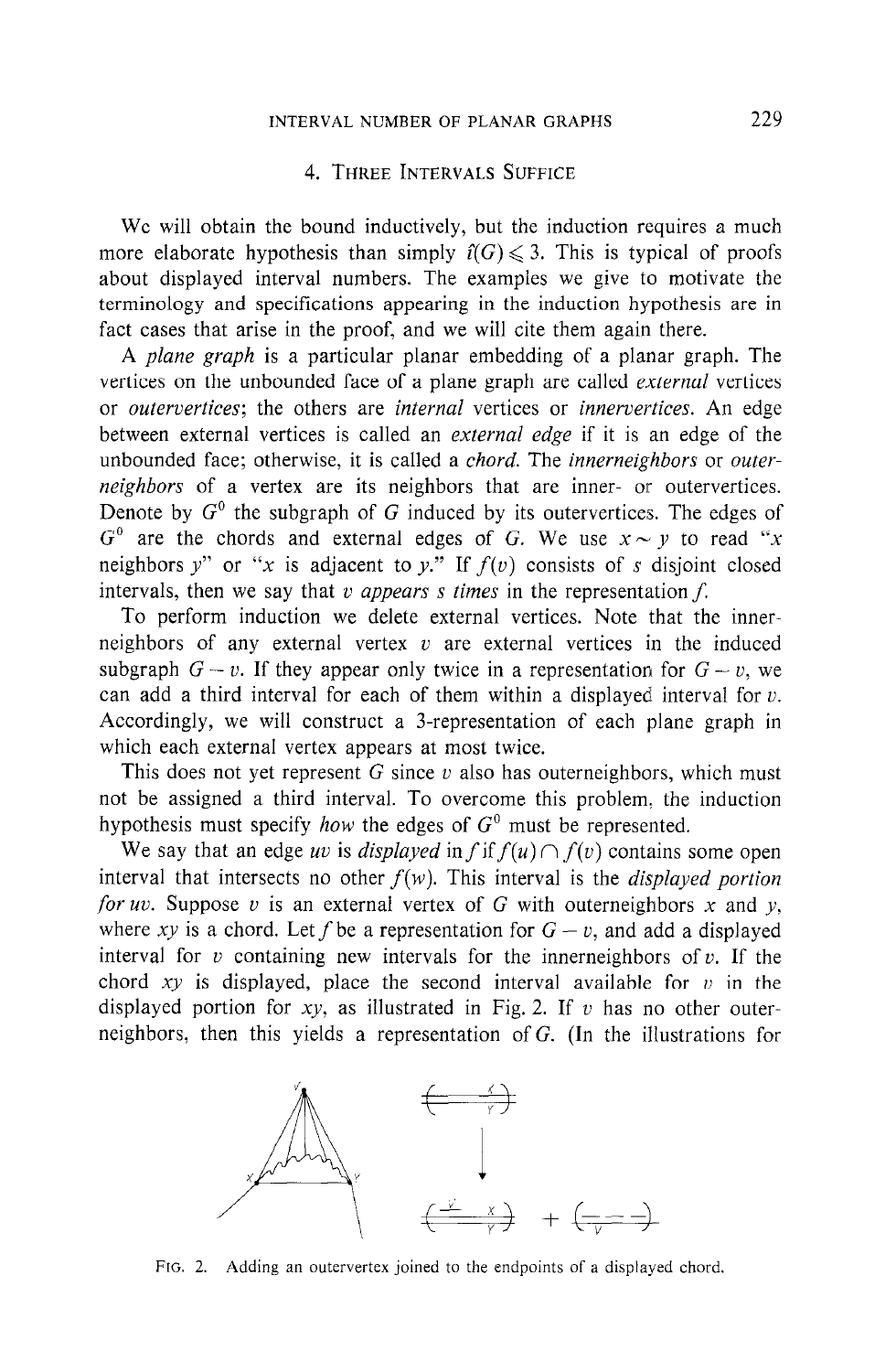these constructions, we indicate displayed portions of the representation by parentheses.)

Unfortunately,  $G - v$  may have no representation in which all chords are displayed. For example, in the inductive construction described above the new edges vx and vy are not displayed, and they may become chords as more vertices are added. So, we must allow another way to represent edges of  $G^0$ .

Suppose v, x, y are as above, but xy is not displayed. Suppose instead that  $f(x)$  contains a point b which is either a broken end for v (contained in no other intervals) or belongs to an interval for exactly one other vertex  $u$ , an innervertex in G. The modification we make to f to add v in this case is shown in Fig. 3. The vertex u must be external in  $G - v$ , so it appears at most twice in f. Split the interval in  $f(u)$  that covers b into two pieces, baring b. Add the displayed interval for v so that it overlaps  $f(x)$  at b. Add intervals for the innerneighbors of v as before, except that if  $v \sim u$  extend the displayed interval for v that intersects  $f(x)$  far enough to intersect  $f(u)$  also. This optional overlap is indicated by brackets in the figure. We complete the representation for G by adding a second interval for  $v$  in the displayed portion of  $f(y)$ . If b is a broken end in f, simply delete u from the discussion and illustration.

Note that in this construction the new edges  $vx$  and  $vy$  are displayed. Also, in the first construction (Fig. 2) the new edges  $vx$  and  $vy$  are represented in the second manner, with the endpoints of the displayed interval for  $v$  serving as broken endpoints for these edges. This suggests that allowing this much flexibility in  $f$  may produce an induction hypothesis that works. Hence we formalize these ideas with definitions.

Let f be a t-representation of G, and let xy be an edge of  $G^0$ . An endpoint b of an interval in  $f(x)$  is called a *reusable endpoint* for the edge xy if either

 $(1)$  *b* is a broken end, or

(2) b belongs to  $f(u)$  for only one other vertex u, and ux is an external edge.

In the latter case, we say that  $u$  covers  $b$ .



FIG. 3. Adding an outervertex joined to the endpoints of a non-displayed chord.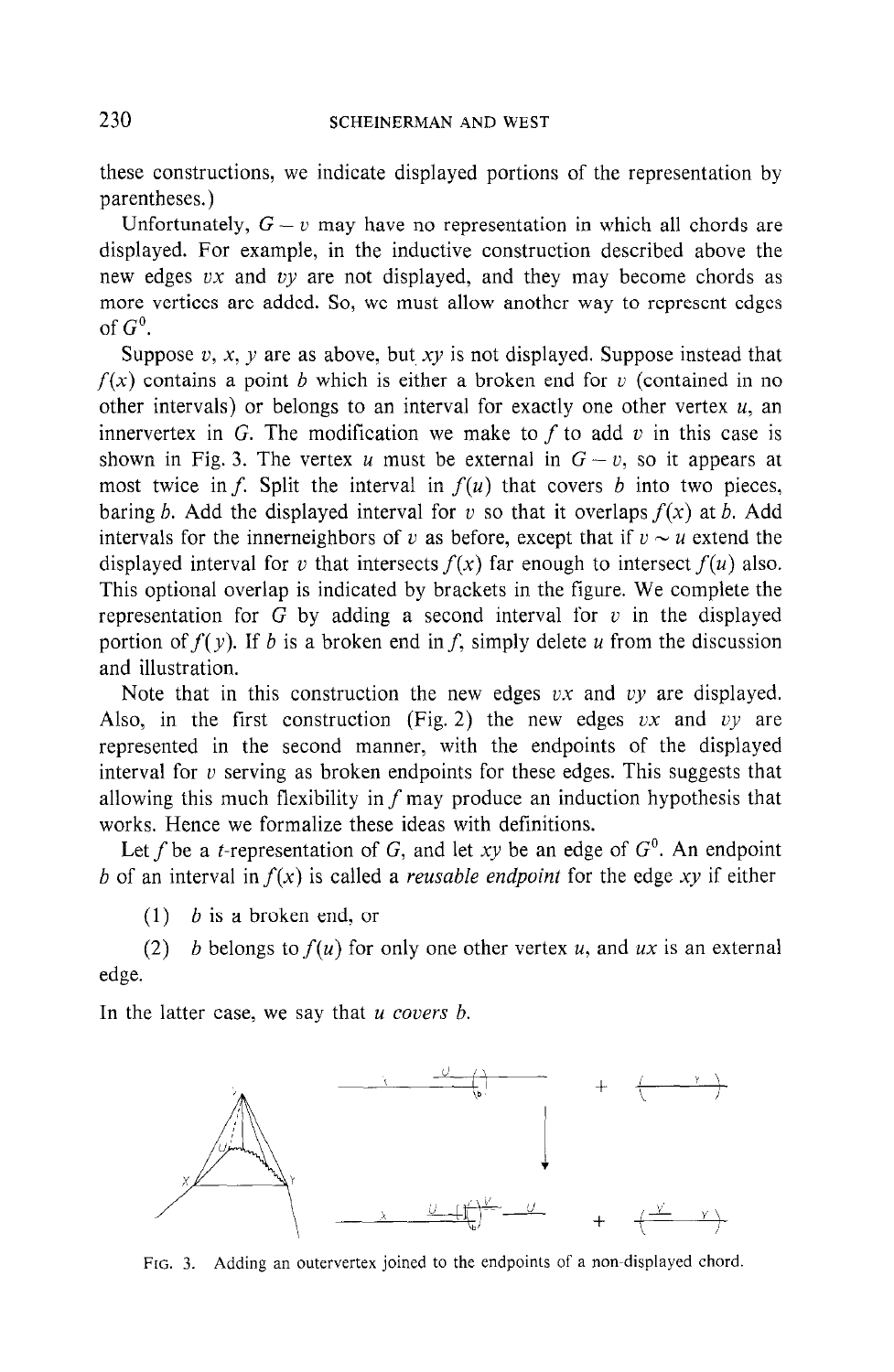Given a representation  $f$  for  $G$ , we want to assign reusable endpoints to the edges of  $G<sup>0</sup>$  that are not displayed in f. A proper assignment of reusable endpoints assigns a reusable endpoint to every non-displayed edge of  $G^0$  such that:

(1) no endpoint is assigned as the reusable endpoint for more than one edge of  $G^0$ ,

(2) no outervertex  $u$  covers more than one assigned reusable endpoint, and

(3) any non-displayed external edge has a broken end as its reusable endpoint.

Note that the requirement on external edges is slightly stronger than the requirement on chords, but requiring that external edges be displayed would be too strong.

In the construction in Fig. 3, it was necessary not only that the covering vertex u be external in  $G-v$ , but also that it be internal in G, so that we could split the covering interval in  $f(u)$  without creating too many intervals for  $u$ . This requires that the edges  $vx$  and  $vy$  enclose  $u$ .

To formalize this, let  $xy$  be a chord (*not* an external edge) of a plane graph G, and let  $\{z, u\}$  be two other external vertices of the same component. Deleting  $\{x, y\}$  disconnects this component. If  $\{z, u\}$  lie in the same component of  $G - x - y$ , we say that u is on the z-side of xy in G. If they lie in different components, we say that u is on the  $z^*$ -side of xy in G. We are particularly interested in the case where  $\{z, x, y\}$  lie in the same block, where a block of  $G$  is a maximal 2-connected subgraph of  $G$ . We say that a reusable endpoint for xy is  $z^*$ -reusable if it is a broken endpoint or is covered by a vertex u which lies on the  $z^*$ -side of xy and in the same block as xy. (Recall that in the latter case  $ux$  must be an external edge.)

Restricting vertices to a specified side of a chord suggests consideration of "rooted" plane graphs, which will yield a natural choice of vertices to delete for the induction. To specify these we need further definitions.

A planar graph is outerplanar if it can be embedded in the plane so that every vertex is on the unbounded face: for outerplanar graphs we discuss only embeddings of that type, in which case  $G^0 = G$ . Given a plane graph G, its *dual* graph  $G^*$  has a vertex for each face of G and an edge between two vertices if and only if the corresponding faces of  $G$  share an edge. The weak dual  $G^w$  is obtained by deleting from  $G^*$  the vertex corresponding to the unbounded face of G. Fleischner, Geller, and Harary [FGH] noted that the weak dual of an outerplanar graph is a forest. Moreover, the weak dual of each block of an outerplanar graph is a tree. Blocks containing at most one cutvertex (articulation point) of G are endblocks of G. The external vertices we delete for induction will come from endblocks of  $G^0$ .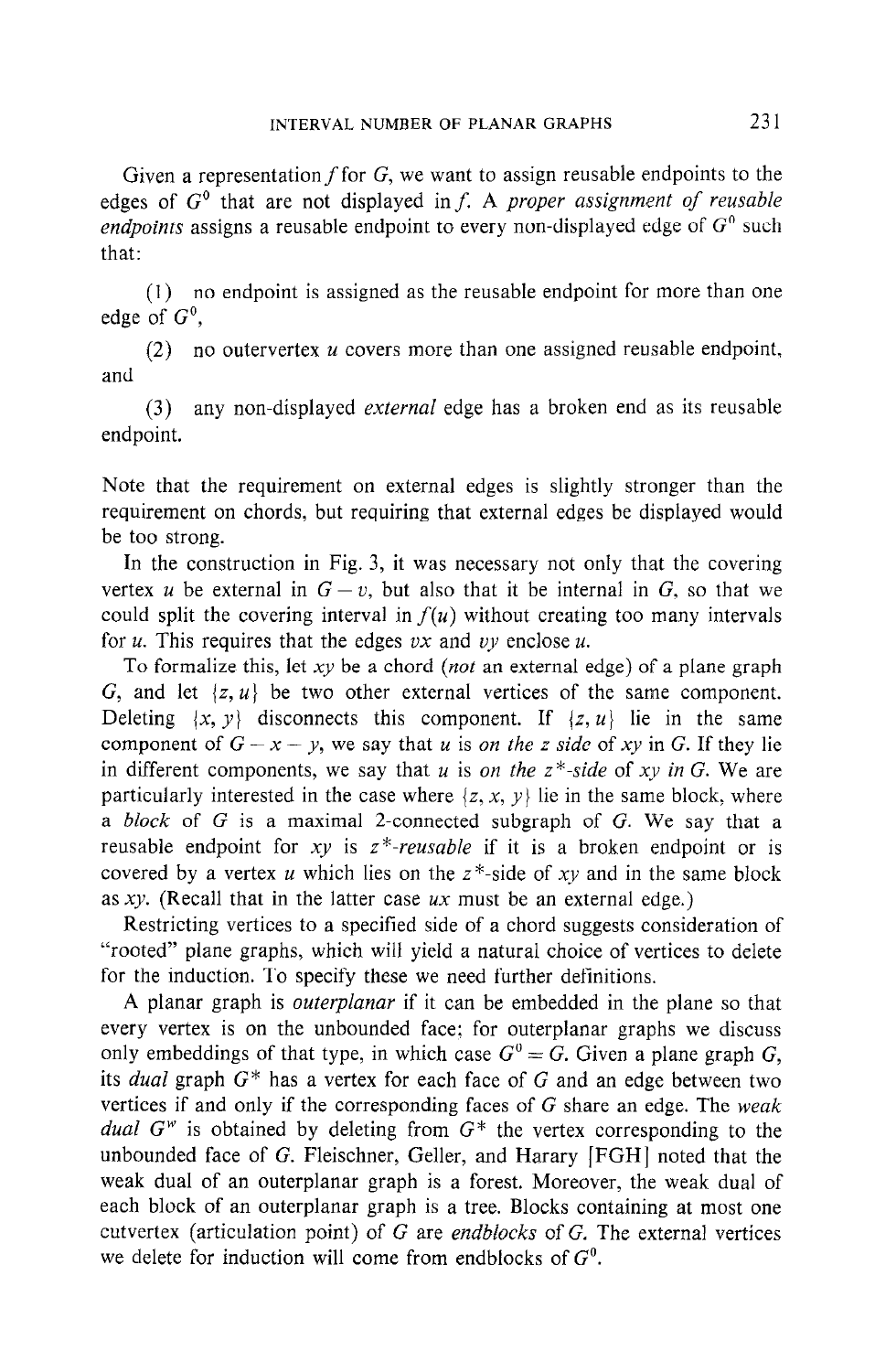We define a *rooted plane graph* by choosing as a root for a plane graph  $G$ (in each component) an external vertex  $z_0$  that belongs to only one block  $H_0$ of  $G^0$ . In other words,  $z_0$  is not a cutvertex of G. (For example,  $z_0$  can be a leaf of any spanning tree of any component of  $G$ .) For a block  $H$  in a rooted plane graph, let  $z_H$  be the first cutvertex encountered in any path from any vertex of H to the root of the component containing H;  $z_H$  is a natural "initial" vertex in H. The choice of the vertices  $z_H$  is illustrated in Fig. 4.

We will pull external vertices from the very "tips" of endblocks to do induction, so the reusable endpoints in block H of  $G^0$  will have to be  $z_{H}^*$ reusable. However,  $z_H^*$ -reusable makes no sense for edges containing  $z_H$  itself. Fortunately, these edges are even more nicely behaved than external edges; we can require them to be displayed.

We define a fan  $F$  to be a 2-connected outerplanar graph in which all chords contain a single vertex z, as illustrated in Fig. 4. Note that the external edges of a fan with more than two vertices form a cycle, but that not all the vertices need be joined to z. If H is a block of  $G^0$  in a rooted plane graph G, we define  $F(H)$  to be the largest fan in H containing  $z_H$ . It contains all the outerneighbors of  $z_H$  in H. (See Fig. 4.)

Now we are ready to prove that  $\hat{I}(G) \leq 3$  for any plane graph. We prove a stronger theorem that implies Theorems 1 and 1'. Given a rooted plane graph  $G$ , a *P-special representation* ("P" for "plane") of  $G$  is a displayed 3representation  $f$  with a proper assignment of reusable endpoints such that:

(1) each root appears once and every other external vertex appears at most twice.



FIG. 4. A rooted plane graph.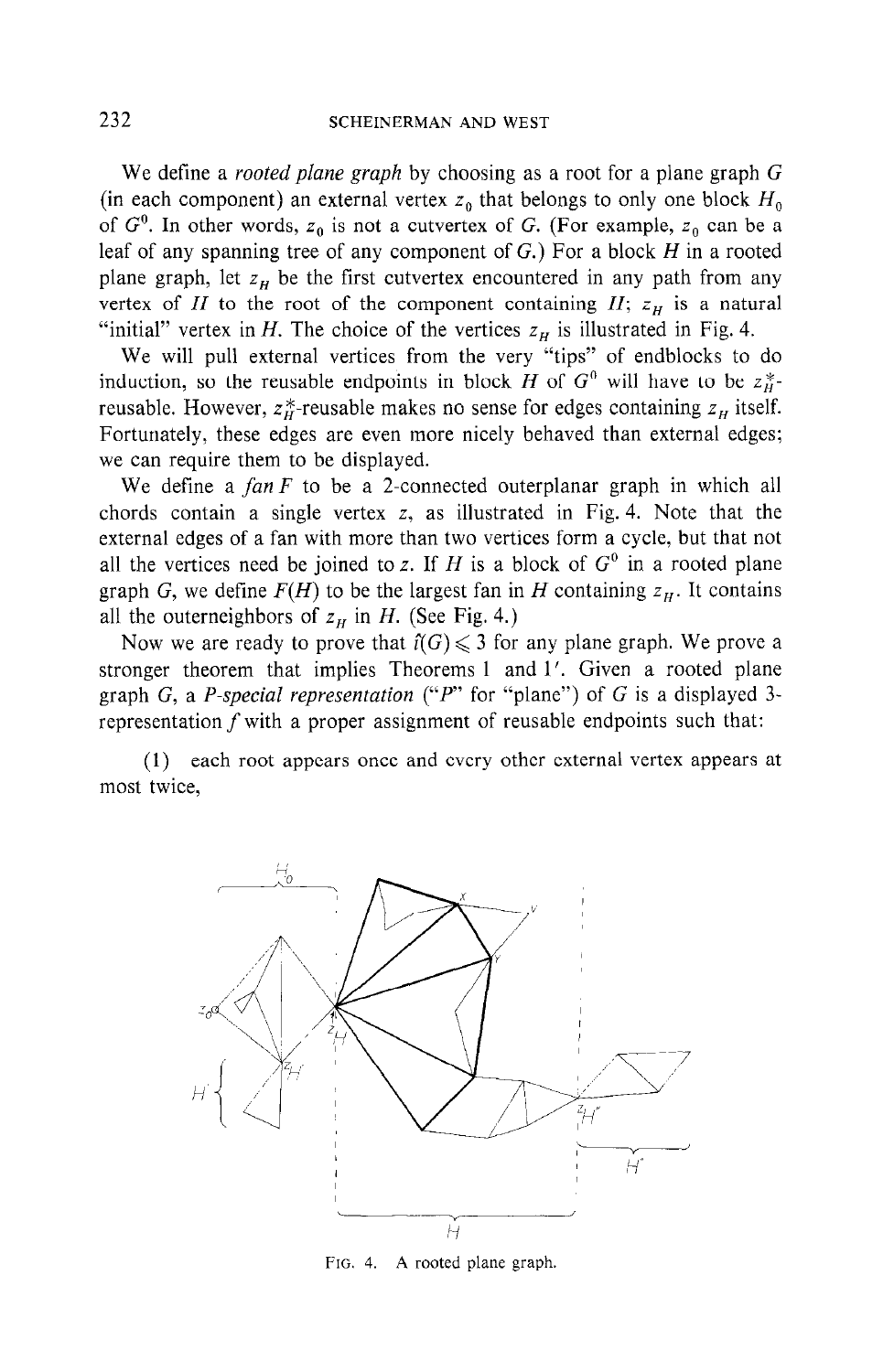(2) every edge of H containing  $z<sub>H</sub>$  is displayed, where H is any block of  $G^0$ , and

(3) any edge of H that is not displayed is assigned a  $z_H^*$ -reusable endpoint.

THEOREM 1". Every rooted plane graph G has a P-special representation.

*Proof.* The claim is trivial if G consists of isolated vertices. Suppose it has been shown for all rooted plane graphs on fewer than  $n$  vertices. Let  $G$ be a rooted plane graph on  $n$  vertices having at least one edge.

Choose an endblock  $H$  of  $G^0$  that contains at least one edge, but do not use a root block unless there is no other block in that component of  $G^0$ . Let  $z = z_H$ . Now either  $H = F(H)$  or  $H \supset F(H)$ . In either case we will delete one or more vertices from  $H$  and form a P-special representation for the resulting induced subgraph of  $G$ . Then we will show how to extend that representation to a  $P$ -special representation for  $G$ .

Case I.  $H = F(H)$ 

This case is illustrated in Fig. 5. Label the vertices of H as z,  $v_1, ..., v_k$  in order on the external face of H. Let  $z = v_{k+1}$ . Let  $d_H(v)$  be the degree in H of a vertex v. Then  $d_H(v_1) = d_H(v_k) = 2$ , and  $d_H(v_i)$  may be 2 or 3 for  $1 \le i \le k$ .

Let p be the smallest integer with  $2 \leqslant p \leqslant k$  such that  $d_H(v_p) = 2$ , if  $k > 1$ ; otherwise, set  $p = 1$ . Let  $V = \{v_1, ..., v_n\}$ . Delete the vertices of V from G, and form a P-special representation f for the induced subgraph  $G - V$ . We modify f to obtain a P-special representation for  $G$  as indicated in Fig. 5.



FIG. 5. Performing induction when  $H = F(H)$ .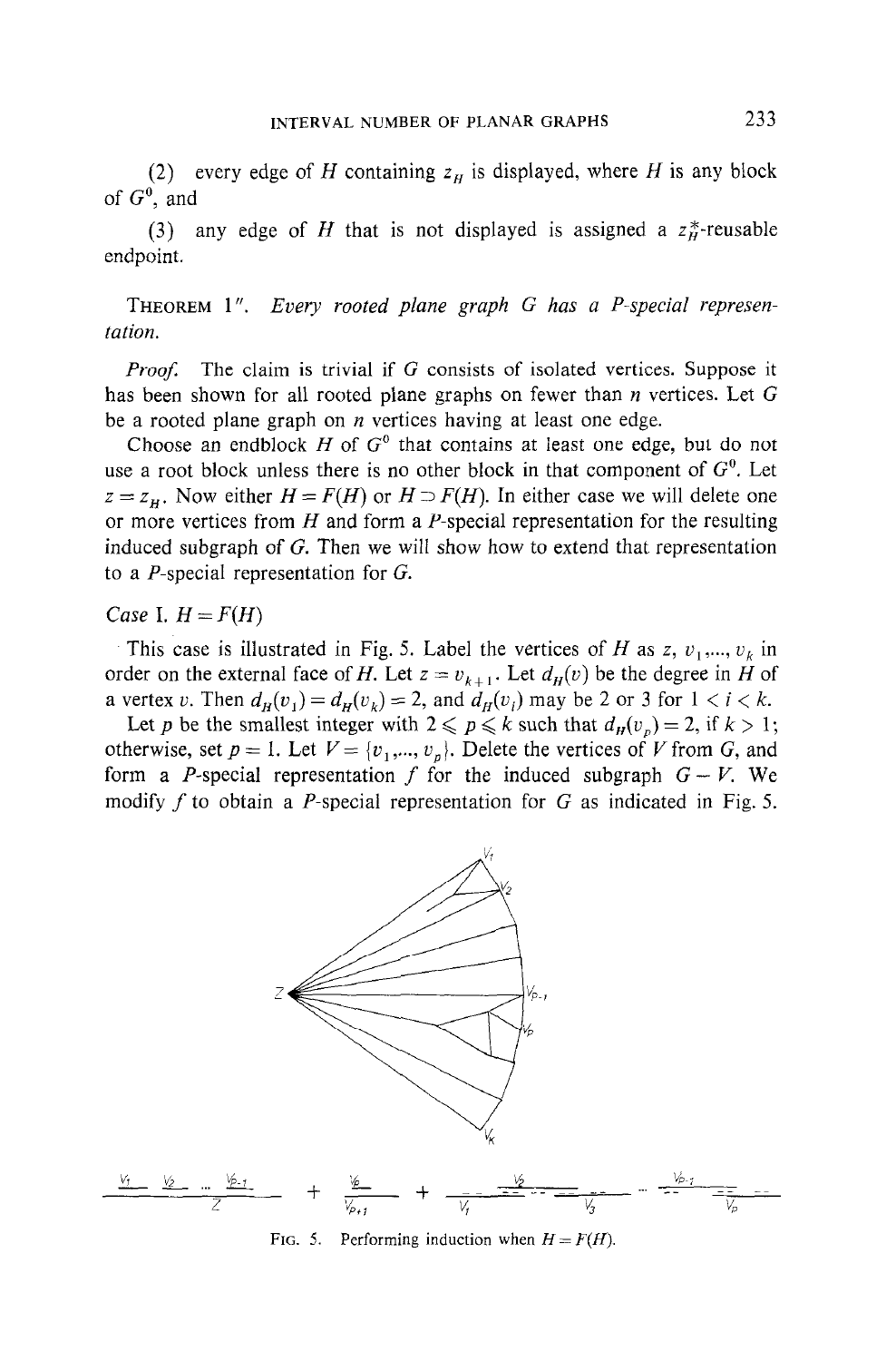Insert intervals for  $v_1, ..., v_{p-1}$  into the displayed interval for z. Insert an interval for  $v_n$  into the displayed interval for  $v_{n+1}$ . Place displayed intervals for the vertices of  $V$  in an unused portion of the line, overlapping consecutively to create intersections representing the edges of the path  $v_1, ..., v_n$ . Finally, consider possible innerneighbors of V. If wv, and wv, were edges with  $j > i + 1$  and  $i < p$ , then one of those edges would cross  $zv_{i+1}$ . So, other vertices neighbor at most two *consecutive v*'s. These innerneighbors w are external in  $G - V$ , so insert an interval for w in the displayed portion of  $v_i$  or of  $v_i v_{i+1}$  to represent these edges.

Note that this construction is valid even when  $p = 1$  ( $H = zv_1$ ), or  $p = k$  $(v_{p+1} = z)$ . To prove that the modified f is P-special for G, consider the edges of  $G^0$ . The added vertices and edges within V are displayed, as are the edges  $zv_i$  and  $v_p v_{n+1}$ . Other edges of  $G^0$  were properly represented in f and remain so, since their representation and the assignment of reusable endpoints has not been changed in any way. In particular, vertices that cover reusable endpoints for such chords remain external vertices on the  $z^*$ -side in the appropriate block. Chords of  $(G - V)^0$  that are not chords of  $G^0$  no longer have reusable endpoints, but they do not need them. Indeed, deleting  $V$  may disconnect the component, but this causes no problem. The requirements of a P-special representation concerning the representation of chords make  $d_H(v_p) = 2$  important, and also make it difficult to delete all of the  $v_i$  in one step. Hence the choice of  $p$  as specified.

### Case II.  $H \neq F(H)$

We wish to delete a vertex or two from a "leaf face" of the endblock  $H$  of  $G<sup>0</sup>$ . Such a face is illustrated by the triangle  $vxy$  in Figs. 2 and 3. Observe that the weak dual of  $F(H)$  is always a path, and the weak dual of H is a tree consisting of this path and subtrees growing from it, since the vertices of  $F(H)$  are all external. Since H contains more than  $F(H)$  and is 2-connected, we can choose an endvertex (leaf) of  $H^w$  that does not belong to  $F(H)^w$ . We call the corresponding face of  $H$  a *leaf face* of  $H$ . A leaf face of  $H$  contains exactly one chord of G, and all of its remaining edges are external edges of G. Call this unique chord xy. Now x and/or y may lie in  $F(H)$ , but neither can be z. Also, no vertices of the leaf face other than  $\{x, y\}$  can be in  $F(H)$ .

Choose a leaf face  $C$  from the endblock  $H$ . We must consider two cases: either (a) C is a triangle, or (b) C has 4 or more vertices.

Subcase IIa. C is a triangle. This is the case we described in developing the induction hypothesis. Let v be the third vertex of C, and let f be a  $P$ special representation for the induced subgraph  $G - v$ . If the edge xy is  $\alpha$  is the fig. 2. Otherwise,  $\alpha$  in Fig. 2. Otherwise,  $\alpha$   $\alpha$   $\alpha$   $\alpha$   $\alpha$ displayed in f, modify f as indicated in Fig. 2. Otherwise,  $xy$  has reusable endpoint in  $f$ , in which case modify it as indicated in Fig. 3.<br>If xy is displayed in  $f$ , then in the modification xy is still displayed, but the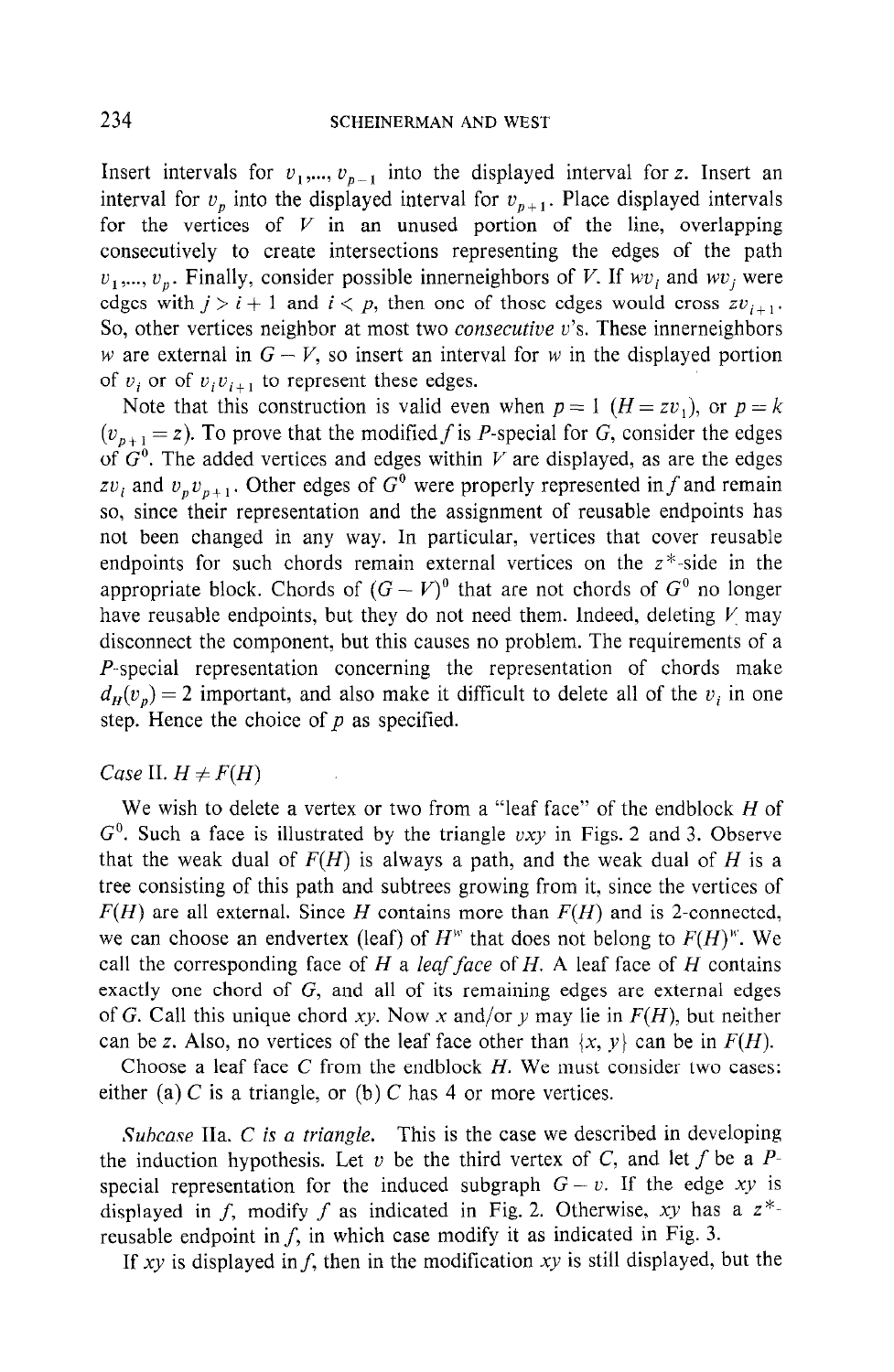

FIG. 6. Adding two vertices to complete a leaf face.

new external edges  $vx$  and  $vy$  are not displayed. Assign the left endpoint of the displayed interval for v as the  $z^*$ -reusable endpoint for vx and the right endpoint as the  $z^*$ -reusable endpoint for vy. This extension of f gives a Pspecial representation for  $G$ , since the new external edges are assigned broken ends and the other edges of  $G^0$  remain properly represented.

If  $xy$  is not displayed in f, then in the modification the edges vx and vy are displayed. The change is that v becomes the external vertex covering  $b$ , which is still  $z^*$ -reusable for xy, since vx is an external edge in the block containing  $xy$ , and v covers no other reusable endpoint. As usual, since we have made no other changes, the new representation has a proper assignment of reusable endpoints and is P-special for G.

Subcase IIb.  $C$  is not a triangle. Let the vertices of  $C$  be (in cyclic order) x,  $v_1, v_2,..., v_k, v_{k+1} = y$ , where xy is the chord of G and the other edges of C are external. Delete the vertices  $V = \{v_1, v_2\}$  to form the induced subgraph  $G - V$ , and let f be a P-special representation for  $G - V$ . To obtain a Pspecial representation for G we procede as follows (Fig. 6 illustrates the most complicated case).

(1) Assign  $v_1$  an interval in the displayed interval for x, and assign  $v_2$ an interval in the displayed interval for  $v_3$ .

(2) The next step in the construction depends on how  $xy$  is represented in f.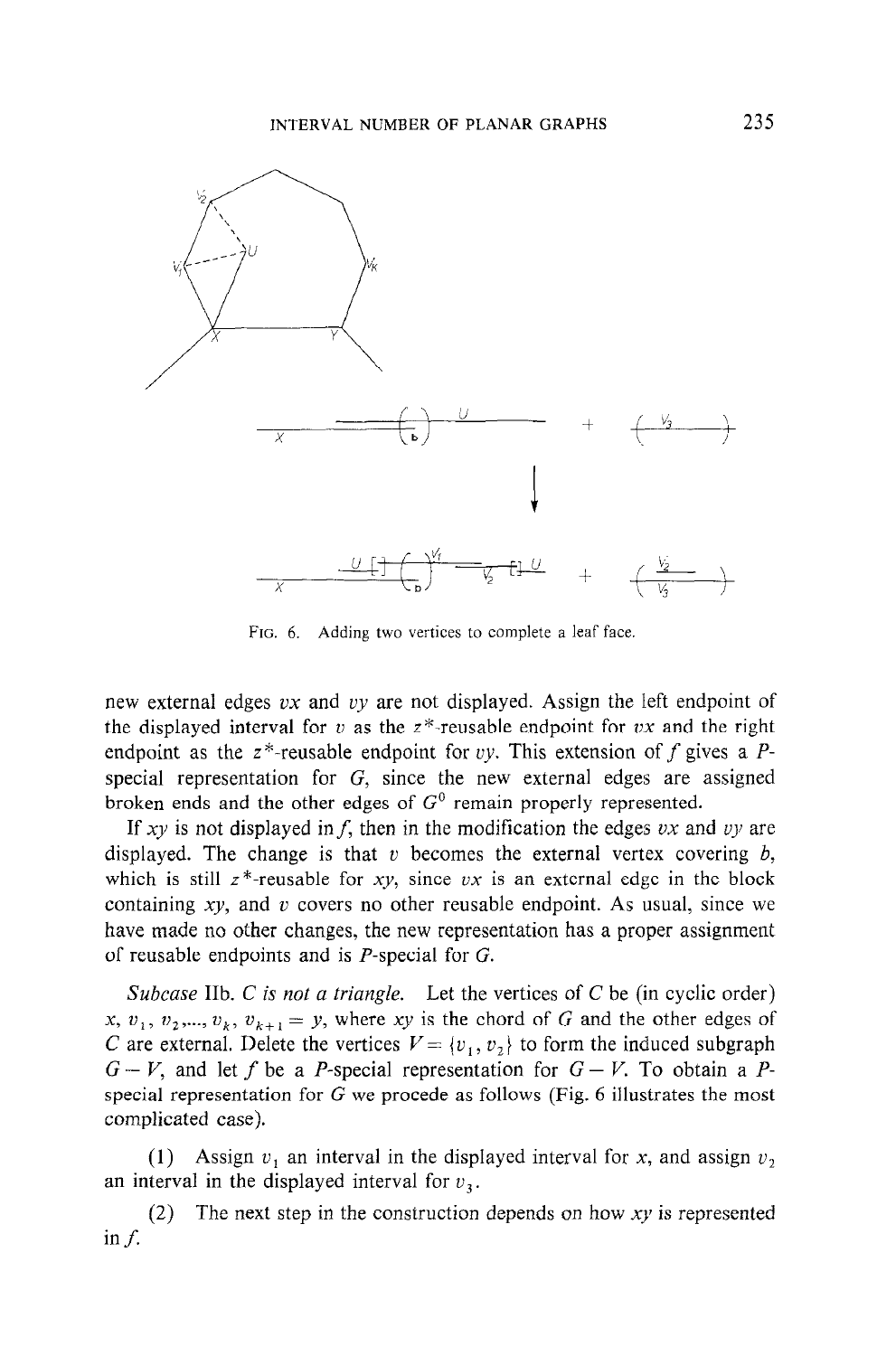# 236 SCHEINERMAN AND WEST

- (2a) Edge xy is displayed or is assigned a  $z^*$ -reusable broken end b. Place overlapping displayed intervals for  $v_1$  and  $v_2$  in an unused portion of the line.
- Edge xy is assigned a  $z^*$ -reusable covered endpoint  $(2b)$  $b \in f(x)$ . The covering vertex u must be an outerneighbor of x in  $G - V$ , but it must be internal in G, since C is a leaf face of G and has no chords. Hence, there is an extra interval available for  $u$ ; use it by splitting the covering interval for  $u$  to expose  $b$  as a broken end. Place overlapping displayed intervals for  $v_1$  and  $v_2$  in the gap between b and the new broken end for  $u$ , with the interval for  $v_1$  nearest to b. If  $v_1 \sim u$  or  $v_2 \sim u$ , extend the corresponding interval to intersect  $f(u)$ , as illustrated by the brackets in Fig. 6.
- (2c) Edge xy is assigned a  $z^*$ -reusable covered endpoint  $b \in f(y)$ . If  $k = 2$ , interchange the roles of x and y and procede as in step (2b). If  $k > 2$ , then the covering vertex u must be  $v_k$ , since uy must be an external edge of  $G - V$  in the same block as xy. Furthermore,  $v_1 \nless v_k$ , since C has no chords. Hence we can procede as in step (2a), with  $v_k$ continuing to cover the still  $z^*$ -reusable b.

(3) Finally, add intervals for the innerneighbors of  $v_1$ ,  $v_2$  in the displayed portions for  $v_1$ ,  $v_2$ , and  $v_1 v_2$ , according to which subset of these two vertices they neighbor. As before, these innervertices are external in  $G - V$  and appear at most twice in f.

It is routine to verify that we have constructed a *-special representation* for G. The new vertices  $\{v_1, v_2\}$  and the external edges  $xv_1, v_1v_2$ , and  $v_2v_3$ are all displayed. The edge  $xy$  remains displayed if it was before. Otherwise, b remains a  $z^*$ -reusable endpoint for xy. It is either a broken end or is covered by  $v_1$  or  $v_k$  as described above, and both  $xv_1$  and  $yv_k$  are external edges of  $G$  in the same block as  $xy$ . No changes have been made in the representation of other edges, so again the new representation has a proper assignment of reusable endpoints and is P-special for G.

Finally, note that a vertex is assigned more than one interval only when added to a smaller graph, when it becomes internal by the addition of other vertices, or when it covers a reusable endpoint and is split. Therefore, the roots always appear only once. This completes the proof.  $\blacksquare$ 

The fact that we can require roots to appear only once was not necessary to the induction, but it may be useful in inductive applications of this theorem. An immediate consequence of the theorem is

COROLLARY 1. If G is an outerplanar graph, then f(G) < 2 and  $\sum_{i=1}^{\infty}$   $\sum_{i=1}^{\infty}$  and the backgrounds are best possible.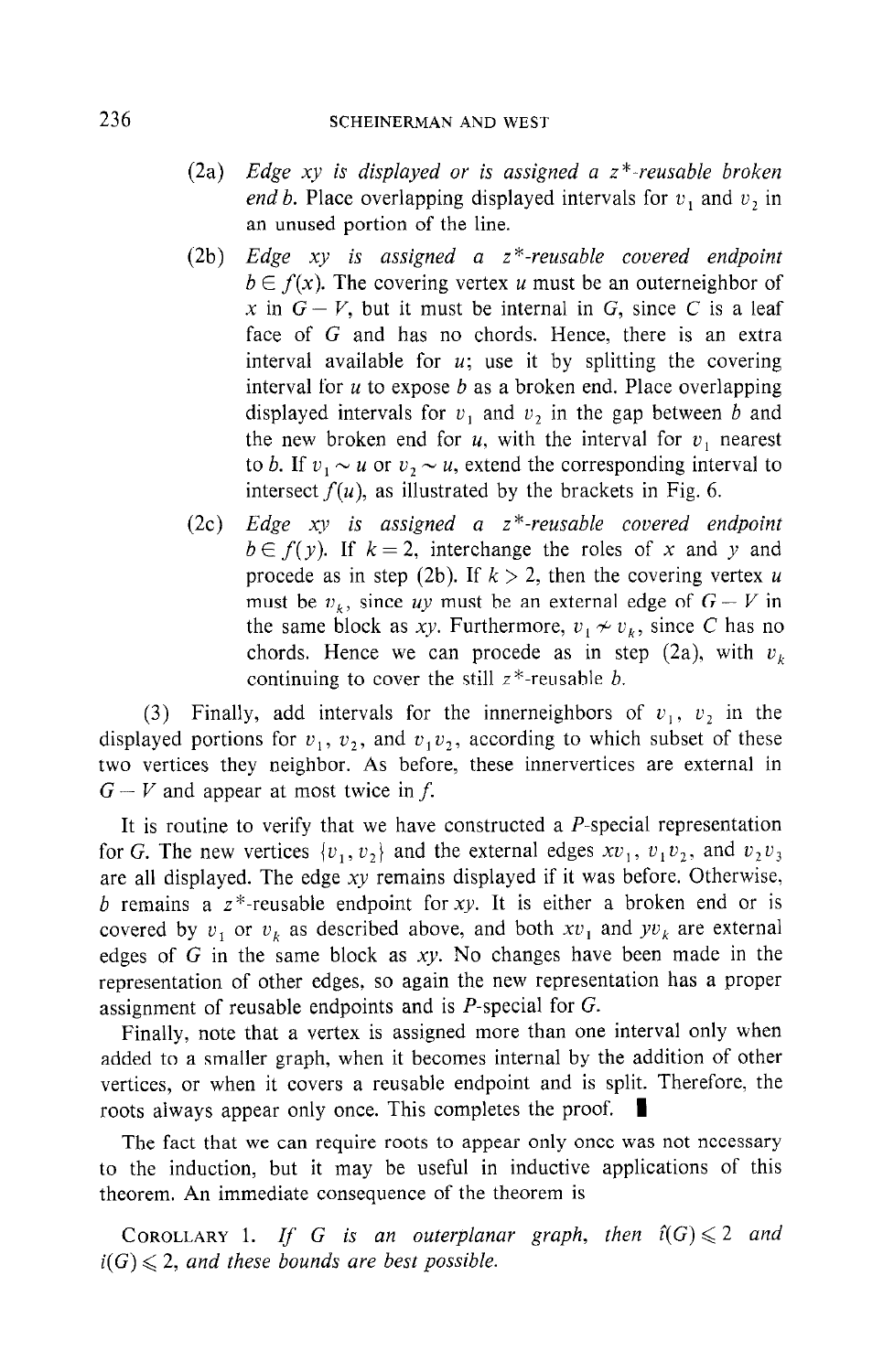*Proof.* Note that if G is outerplanar, then so is  $G^+$ , hence Theorem 2 applies here. In the P-special representation of  $G$  all outervertices, hence all vertices, appear at most twice, hence  $\hat{i}(G) \leq 2$ . The 4-cycle shows this is best possible.  $\blacksquare$ 

The proof of Theorem 1" gives an  $O(|V(G)|)$  algorithm for finding a 3representation of a planar graph. However, it is not guaranteed to find a 2 representation if one exists, so it does not determine the interval number. The tractability of determining the interval number of a planar graph remains an open question.

## 5. DEPTH-r INTERVAL NUMBER OF PLANAR GRAPHS

In this section we study interval representations of bounded depth. A  $t$ representation has  $depth r$  if no point on the real line lies in more than  $r$ intervals of the representation. The [displayed] depth-r interval number of  $G$ , denoted  $[\hat{i}_{r}(G)] \hat{i}_{r}(G)$ , is the least t for which G has a [displayed] trepresentation of depth r. Since any depth-r representation is also a depth-  $(r + 1)$  representation, we have  $i(G) \leq i_{r+1}(G) \leq i_r(G)$  and  $i(G) \leq i_{r+1}(G) \leq$  $\hat{t}$ ,(G). Mimicking the earlier proofs, we can replace i and i by  $i_r$  and  $\hat{i}$ , in Lemmas 1 and 2 and in Theorem 2.

Since a planar graph has no 5-clique, its representations have depth at most 4. Actually, the P-special representation constructed in the proof of Theorem 1" has depth 3. This yields

THEOREM 3. Suppose G is planar and  $r \geq 3$ . Then  $\hat{i}_r(G) \leq 3$  and  $i_r(G) \leq 3$ , and these are the best possible bounds.

Setting  $r = 2$  may be more restrictive if the graph has triangles. For triangle-free planar graphs  $i_2(G) = i(G) \leq 3$  and  $i_2(G) = i(G) \leq 3$ , but in general

THEOREM 4. If G is a planar graph, then  $i_2(G) \leq 4$  and  $i_2(G) \leq 4$ , and these bounds are best possible.

Proof. We proceed by induction using the following hypothesis:

(\*) If G is a plane graph on n vertices, then G has a displayed 4representation of depth 2 in which outervertices appear at most 3 times.

Clearly (\*) holds for graphs with no edges. Let G be a plane graph on  $n$ vertices with at least one edge. G must have an outervertex v with  $d_{G^0}(v) \leq 2$ . Let f be a 4-representation of  $G - v$  satisfying (\*). Augment that representation by assigning  $v$  a displayed interval and an interval in the displayed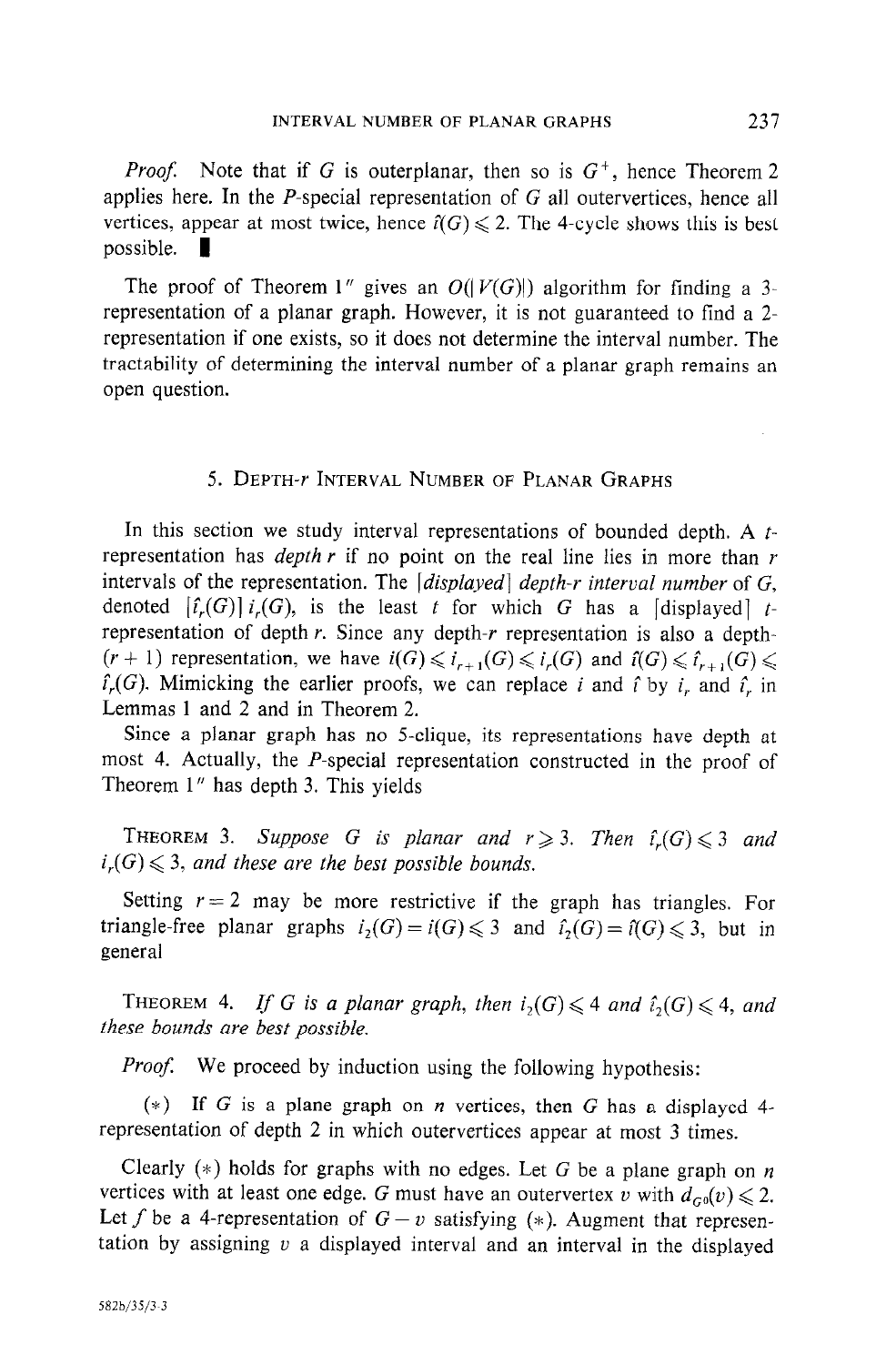portion of each of its outerneighbors. The innerneighbors of  $v$  are outervertices in  $G - v$  and therefore appear at most 3 times in f. Assign each innerneighbor of  $v$  an interval in the new displayed interval for  $v$ . The resulting representation of  $G$  satisfies  $(*)$ .

This displayed bound is achieved by the triangulated planar graph G on 22 vertices shown in Fig. 7. Graph  $G$  is obtained by triangulating both the inside and outside faces of a 7-cycle by a single vertex of degree 7, and then triangulating each of the 13 resulting bounded faces by a single vertex of degree 3. By Euler's formula, G has 60 edges. If G has a displayed 3-interval representation of depth-2, then by Lemma 4 each vertex  $v$  of degree 3 satisfies  $r(v) + b(v) > 0$ . Hence  $r^* + b^* \ge 13$ , and Lemma 3 yields the contradiction

$$
60 = E = 3V - \frac{1}{2}(b^* + r^*) \leq 66 - \frac{1}{2}13 = 59.5.
$$



FIG. 7. A planar graph with  $\hat{i}_2(G) = 4$ .